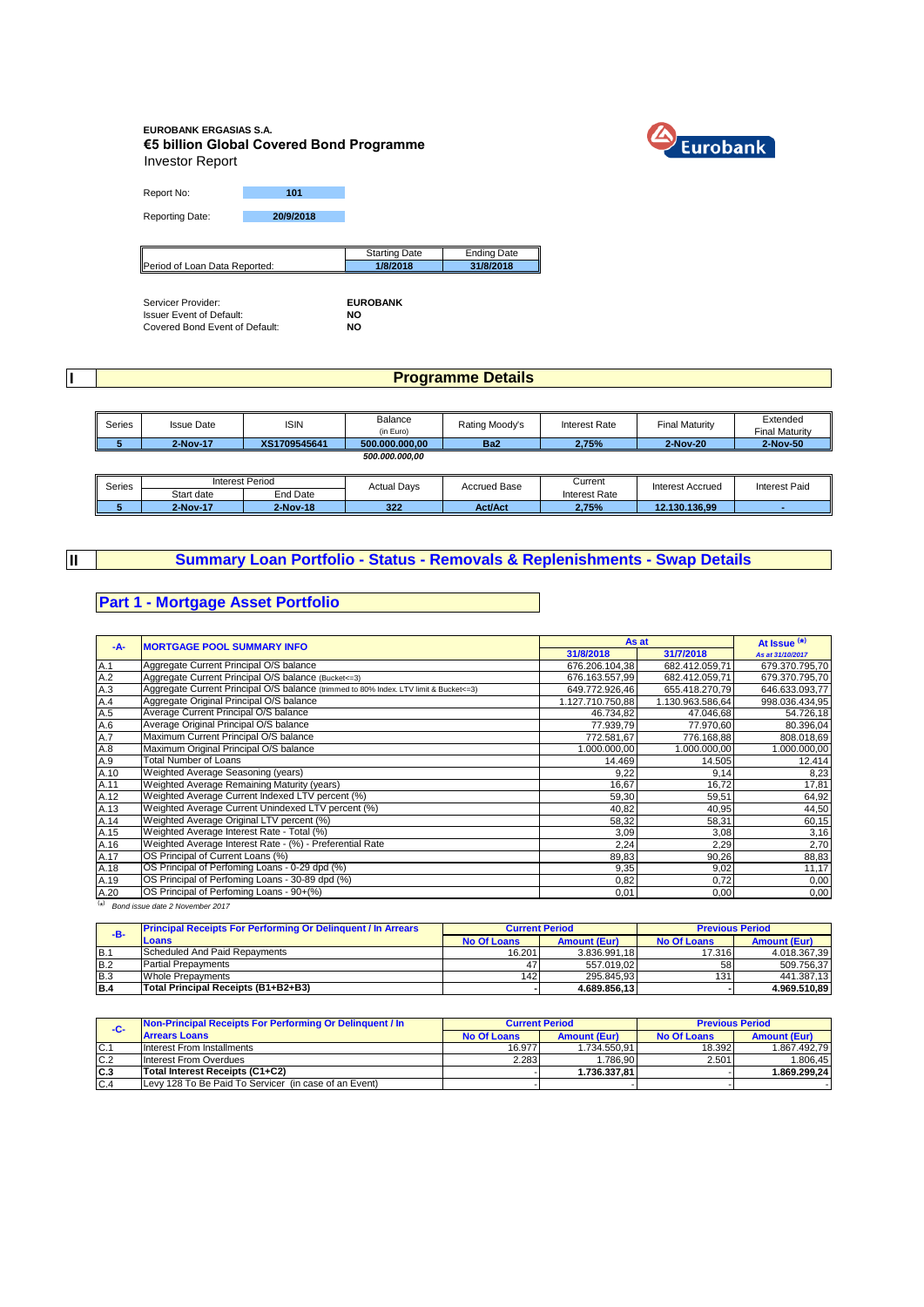# **Part 2 - Portfolio Status**

| -A- | <b>Portfolio Status</b>                       | As at 31/8/2018 |                     | <b>As at Previous Period</b> |                     |
|-----|-----------------------------------------------|-----------------|---------------------|------------------------------|---------------------|
|     |                                               |                 | <b>Amount (Eur)</b> | <b>No Of Loans</b>           | <b>Amount (Eur)</b> |
| A.1 | Performing Loans                              | 14.375          | 670.648.299.78      | 14.420                       | 677.506.478.18      |
| A.2 | Delinguent/In Arrears Loans 30 Day To 89 Days | 93              | 5.515.258,21        | 85                           | 4.905.581.53        |
| A.3 | Totals $(A1 + A2)$                            | 14.468          | 676.163.557.99      | 14.505                       | 682.412.059.71      |
| A.4 | In Arrears Loans 90 Days To 360 Days          |                 | 42.546.39           |                              | 0.00                |
| A.5 | Denounced Loans                               |                 | 0.00                |                              | 0.00                |
| A.6 | Totals (A4+ A5)                               |                 | 42.546.39           |                              | 0,00                |

| -B-  | Breakdown of In Arrears Loans Number Of Days Past Due | As at 31/8/2018    |                     | <b>As at Previous Period</b> |                     |
|------|-------------------------------------------------------|--------------------|---------------------|------------------------------|---------------------|
|      |                                                       | <b>No Of Loans</b> | <b>Amount (Eur)</b> | <b>No Of Loans</b>           | <b>Amount (Eur)</b> |
| IB.1 | 30 Days < Installment $\leq$ 59 Days                  | 70                 | 4.093.598.83        | 64                           | 3.532.179.65        |
| B.2  | $60$ Davs < Installment <= 89 Davs                    | 23                 | 1.421.659.38        | 21                           | 1.373.401.88        |
| IB.3 | Total (B1+B2=A2)                                      | 93                 | 5.515.258.21        | 85                           | 4.905.581.53        |
| B.4  | 90 Days < Installment <= 119 Days                     |                    | 42.546.39           |                              | 0.00                |
| B.5  | 120 Days < Installment <= 360 Days                    |                    | 0.00                |                              | 0,00                |
| B.6  | Total (B4+B5=A4)                                      |                    | 42.546.39           |                              | 0.00                |

# **Part 3 - Replenished Loans - Removed Loans**

| $-A-$ | <b>Loan Amounts During The Period</b> | <b>Replenishment</b><br>Loans | <b>Removed</b><br><b>Loans</b> |
|-------|---------------------------------------|-------------------------------|--------------------------------|
| A.1   | Total Outstanding Balance             | 0.00                          | 1.538.240.31                   |
| A.2   | Number of Loans                       |                               |                                |

**III**

# **Statutory Tests**

| <b>Outstanding Bonds Principal</b>                                                                    | 500.000.000,00 |      |
|-------------------------------------------------------------------------------------------------------|----------------|------|
| Outstanding Accrued Interest on Bonds <sup>1</sup>                                                    | 11.414.383.56  |      |
| <b>Total Bonds Amount</b>                                                                             | 511.414.383,56 |      |
| Current Outstanding Balance of Loans                                                                  | 676.206.104,38 |      |
| A. Adjusted Outstanding Principal of Loans <sup>2</sup>                                               | 649.772.926,46 |      |
| B. Accrued Interest on Loans                                                                          | 1.838.429,65   |      |
| C. Outstanding Principal & accrued Interest of Marketable Assets                                      | 0.00           |      |
| D. Aggregate Amount standing to the Credit of Trans. Account - excl. Commingling Res.                 | 0.00           |      |
| Z. WAV CB maturity x OS principal amount x Neg. Carry Factor                                          | 5.513.888,89   |      |
| Nominal Value (A+B+C+D-Z)                                                                             | 646.097.467,22 |      |
| Bonds / Nominal Value Assets Percentage                                                               | 639.267.979,45 |      |
| <b>Nominal Value Test Result</b>                                                                      |                | Pass |
| <b>Net Present Value Test</b>                                                                         |                | Pass |
| Net Present Value                                                                                     | 836.240.491.05 |      |
| Net Present Value of Liabilities                                                                      | 542.744.147.76 |      |
| Parallel shift +200bps of current interest rate curve                                                 |                | Pass |
| Net Present Value                                                                                     | 818.691.471,53 |      |
| Net Present Value of Liabilities                                                                      | 520.629.554,78 |      |
| Parallel shift -200bps of current interest rate curve                                                 |                | Pass |
| Net Present Value                                                                                     | 855.663.371,36 |      |
| Net Present Value of Liabilities                                                                      | 566.302.201,39 |      |
| <b>Interest Rate Coverage Test</b>                                                                    |                | Pass |
| Interest expected to be received in respect of assets comprised in the Cover Pool during the 1st year | 18.355.895,39  |      |
| Interest due on all series of covered bonds during 1st year                                           | 13.750.000,00  |      |
| <b>Parameters</b>                                                                                     |                |      |
| LTV Cap                                                                                               | 80,00%         |      |
| Asset Percentage BoG                                                                                  | 95,00%         |      |
| Asset Percentage <sup>3</sup>                                                                         | 80.00%         |      |
| Negative carry Margin                                                                                 | 0,50%          |      |
| Reserve Ledger <sup>4</sup>                                                                           |                |      |
| <b>Opening Balance</b>                                                                                | 13.750.000,00  |      |
| <b>Required Reserve Amount</b>                                                                        | 13.750.000,00  |      |
| Amount credited to the account to bring balance to Required Amount                                    | 0,00           |      |
| Available (Outstanding) Reserve Amount                                                                | 13.750.000.00  |      |

*<sup>1</sup>Outstanding Accrued Interest on Bonds as at end date of data reporting period*

<sup>2</sup> The adjusted Outstanding Principal of Loans is the current Principle Balance adjusted to a maximum of the LTV cap of the indexed property value.<br><sup>3</sup> Commited Asset Percentage was replaced from 95,00% to 80% on 2015/03/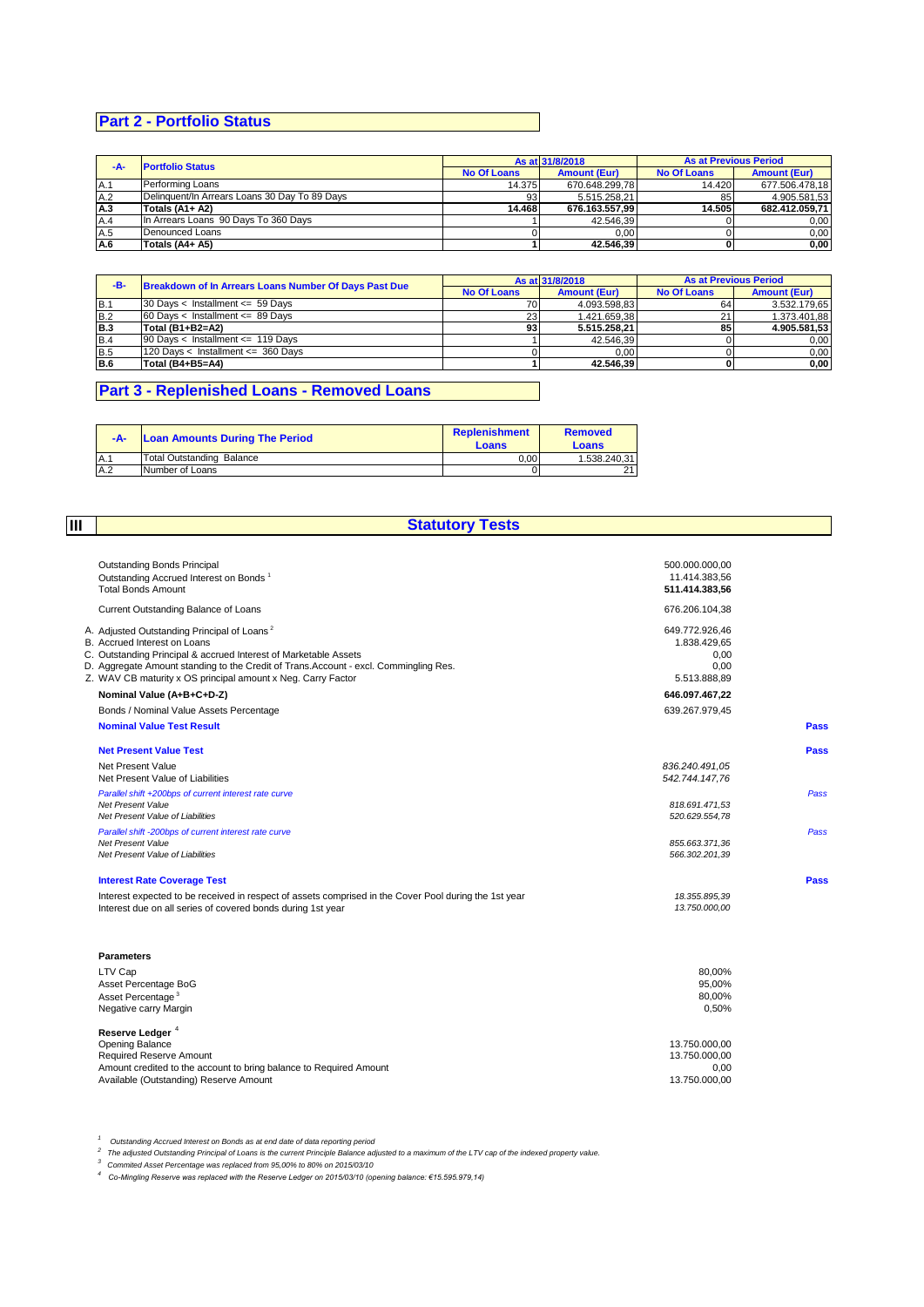**IV**

#### **Portfolio Stratifications**

|                                                     |                 | <b>Portfolio Stratifications</b> |                                  |                   |
|-----------------------------------------------------|-----------------|----------------------------------|----------------------------------|-------------------|
|                                                     |                 |                                  |                                  |                   |
| <b>ORIGINAL LOAN AMOUNT</b>                         | Num of Ioans    | % of loans                       | <b>Disbursed Amount</b>          | % of Disbursed    |
| $0 - 37.500$                                        | 1.795           | 12,41%                           | 52.667.807,25                    | 4,67%             |
| 37.501 - 75.000                                     | 6.849           | 47,34%                           | 386.737.801,48                   | 34,29%            |
| 75.001 - 100.000                                    | 2.960           | 20.46%                           | 263.155.010,91                   | 23,34%            |
| 100.001 - 150.000<br>150.001 - 250.000              | 2.107<br>635    | 14,56%<br>4,39%                  | 260.680.076,57<br>120.081.062,02 | 23,12%<br>10,65%  |
| 250.001 - 500.000                                   | 114             | 0,79%                            | 38.470.745,65                    | 3,41%             |
| $500.001 +$                                         | 9               | 0,06%                            | 5.918.247,00                     | 0,52%             |
| <b>Grand Total</b>                                  | 14.469          | 100,00%                          | 1.127.710.750,88                 | 100,00%           |
| <b>OUTSTANDING LOAN AMOUNT</b>                      |                 |                                  |                                  |                   |
|                                                     | Num of Loans    | % of loans                       | OS_Principal                     | % of OS_Principal |
| $0 - 37.500$                                        | 7.345           | 50,76%                           | 164.304.836,86                   | 24,30%            |
| 37.501 - 75.000                                     | 4.879           | 33,72%                           | 255.668.704,00                   | 37,81%            |
| 75.001 - 100.000<br>100.001 - 150.000               | 1.155<br>780    | 7,98%<br>5,39%                   | 99.452.580,04<br>93.068.967,75   | 14,71%<br>13,76%  |
| 150.001 - 250.000                                   | 263             | 1,82%                            | 48.198.702,80                    | 7,13%             |
| 250.001 - 500.000                                   | 46              | 0,32%                            | 14.739.731,26                    | 2,18%             |
| $500.001 +$                                         |                 | 0,01%                            | 772.581,67                       | 0,11%             |
| <b>Grand Total</b>                                  | 14.469          | 100,00%                          | 676.206.104,38                   | 100,00%           |
| <b>ORIGINATION DATE</b>                             |                 |                                  |                                  |                   |
|                                                     | Num of Loans    | % of loans                       | OS_Principal                     | % of OS_Principal |
| 1995-2004                                           | 3.035           | 20,98%                           | 98.969.416,64                    | 14,64%            |
| 2005<br>2006                                        | 2.071<br>1.848  | 14,31%<br>12,77%                 | 75.662.525,59<br>66.060.894,35   | 11,19%<br>9,77%   |
| 2007                                                | 692             | 4,78%                            | 27.475.752,79                    | 4,06%             |
| 2008                                                | 374             | 2,58%                            | 17.623.923,48                    | 2,61%             |
| 2009                                                | 739             | 5,11%                            | 41.474.398,13                    | 6,13%             |
| 2010                                                | 1.364           | 9,43%                            | 88.787.191,27                    | 13,13%            |
| 2011<br>2012                                        | 1.464<br>753    | 10,12%<br>5,20%                  | 88.770.084,75<br>41.361.679,19   | 13,13%<br>6,12%   |
| 2013                                                | 482             | 3,33%                            | 26.678.338.96                    | 3,95%             |
| 2014                                                | 389             | 2,69%                            | 23.799.291,40                    | 3,52%             |
| 2015                                                | 467             | 3,23%                            | 28.129.680,35                    | 4,16%             |
| 2016<br>2017                                        | 487<br>301      | 3,37%<br>2,08%                   | 31.199.125,20                    | 4,61%             |
| 2018                                                | 3               | 0,02%                            | 20.140.576,96<br>73.225,32       | 2,98%<br>0,01%    |
| <b>Grand Total</b>                                  | 14.469          | 100,00%                          | 676.206.104,38                   | 100,00%           |
|                                                     |                 |                                  |                                  |                   |
| <b>MATURITY DATE</b>                                | Num of Loans    | % of loans                       | OS_Principal                     | % of OS_Principal |
| 2016 - 2020                                         | 740             | 5,11%                            | 7.688.189,25                     | 1,14%             |
| 2021 - 2025                                         | 3.129           | 21,63%                           | 75.014.772,50                    | 11,09%            |
| 2026 - 2030                                         | 3.478           | 24,04%                           | 137.694.953,16                   | 20,36%            |
| 2031 - 2035<br>2036 - 2040                          | 2.948<br>1.942  | 20,37%<br>13,42%                 | 154.483.189,02<br>124.841.587,32 | 22,85%<br>18,46%  |
| 2041 - 2045                                         | 1.367           | 9,45%                            | 107.905.094,52                   | 15,96%            |
| $2046 +$                                            | 865             | 5,98%                            | 68.578.318,61                    | 10,14%            |
| <b>Grand Total</b>                                  | 14.469          | 100,00%                          | 676.206.104,38                   | 100,00%           |
| <b>REMAIN. TIME TO MATURITY</b>                     |                 |                                  |                                  |                   |
|                                                     | Num of Loans    | % of loans                       | OS_Principal                     | % of OS_Principal |
| $0 - 40$ months                                     | 1.508           | 10.42%                           | 20.461.085,90                    | 3,03%             |
| 40.01 - 60 months<br>60.01 - 90 months              | 799<br>1.638    | 5,52%<br>11,32%                  | 16.693.215,10<br>48.315.739,94   | 2,47%<br>7,15%    |
| 90.01 - 120 months                                  | 1.470           | 10,16%                           | 50.001.501,00                    | 7,39%             |
| 120.01 - 150 months                                 | 1.821           | 12,59%                           | 80.906.574,55                    | 11,96%            |
| 150.01 - 180 months                                 | 1.580           | 10,92%                           | 73.550.426.16                    | 10,88%            |
| over 180 months<br><b>Grand Total</b>               | 5.653<br>14.469 | 39.07%<br>100,00%                | 386.277.561,73<br>676.206.104,38 | 57,12%<br>100,00% |
|                                                     |                 |                                  |                                  |                   |
| <b>INTEREST RATE - EURO DENOMINATED LOANS</b>       |                 |                                  |                                  |                   |
|                                                     | Num of Loans    | % of loans                       | OS_Principal                     | % of OS Principal |
| $0.00\% - 1.00\%$<br>1.01% - 2.00%                  | 16<br>3.544     | 0,11%<br>24,49%                  | 677.881,56<br>138.857.290,10     | 0,10%<br>20,53%   |
| 2.01% - 3.00%                                       | 4.277           | 29,56%                           | 211.946.724,93                   | 31,34%            |
| 3.01% - 4.00%                                       | 2.703           | 18,68%                           | 168.640.505,64                   | 24,94%            |
| 4.01% - 5.00%                                       | 2.711           | 18,74%                           | 117.724.155,33                   | 17,41%            |
| 5.01% - 6.00%<br>$6.01\% - 7.00\%$                  | 950<br>248      | 6,57%<br>1,71%                   | 32.191.663,87<br>5.828.265,79    | 4,76%<br>0,86%    |
| $7.01% +$                                           | 20              | 0,14%                            | 339.617,16                       | 0,05%             |
| <b>Grand Total</b>                                  | 14.469          | 100,00%                          | 676.206.104,38                   | 100,00%           |
|                                                     |                 |                                  |                                  |                   |
| <b>CURRENT LTV_Indexed (Euro by Daily F/X Rate)</b> | Num of Loans    | % of loans                       | OS_Principal                     | % of OS_Principal |
| $0.00\% - 20.00\%$                                  | 2.371           | 16,39%                           | 41.648.201,48                    | 6,16%             |
| 20.01% - 30.00%                                     | 1.998           | 13,81%                           | 59.332.591,96                    | 8,77%             |
| 30.01% - 40.00%<br>40.01% - 50.00%                  | 1.934<br>1.824  | 13,37%<br>12,61%                 | 76.655.246,54<br>87.289.811,33   | 11,34%<br>12,91%  |
| 50.01% - 60.00%                                     | 1.699           | 11,74%                           | 95.063.292,42                    | 14,06%            |
| 60.01% - 70.00%                                     | 1.464           | 10,12%                           | 92.262.898,83                    | 13,64%            |
| 70.01% - 80.00%                                     | 1.154           | 7,98%                            | 80.274.172,93                    | 11,87%            |
| 80.01% - 90.00%<br>90.01% - 100.00%                 | 780<br>569      | 5,39%<br>3,93%                   | 54.255.515,64<br>40.260.837,63   | 8,02%<br>5,95%    |
| $100.00\% +$                                        | 676             | 4,67%                            | 49.163.535,62                    | 7,27%             |
| <b>Grand Total</b>                                  | 14.469          | 100,00%                          | 676.206.104,38                   | 100,00%           |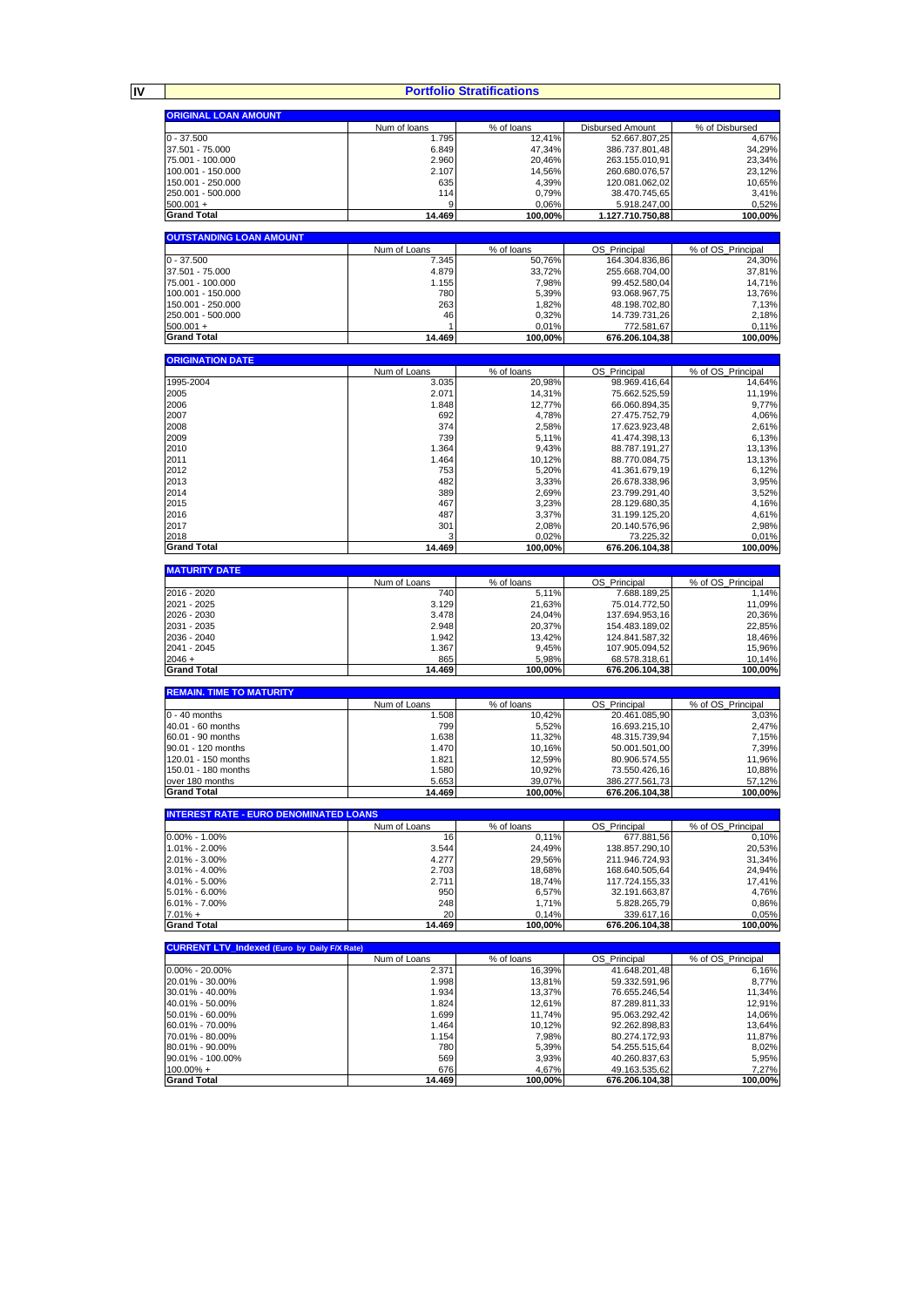| <b>CURRENT LTV Unindexed (Euro by Daily F/X Rate)</b> |              |                  |                                 |                              |
|-------------------------------------------------------|--------------|------------------|---------------------------------|------------------------------|
|                                                       | Num of Loans | % of loans       | OS_Principal                    | % of OS_Principal            |
| $0.00\% - 20.00\%$                                    | 4.244        | 29,33%           | 95.016.899,75                   | 14,05%                       |
| 20.01% - 30.00%                                       | 2.723        | 18,82%           | 110.476.600,14                  | 16,34%                       |
| 30.01% - 40.00%                                       | 2.481        | 17,15%           | 126.593.953.59                  | 18,72%                       |
| 40.01% - 50.00%                                       | 2.114        | 14,61%           | 129.138.057,15                  | 19,10%                       |
| 50.01% - 60.00%                                       | 1.702        | 11,76%           | 116.625.953,65                  | 17,25%                       |
| 60.01% - 70.00%                                       | 978          | 6,76%            | 77.935.795,61                   | 11,53%                       |
| 70.01% - 80.00%                                       | 217          | 1,50%            | 19.675.794,68                   | 2,91%                        |
| 80.01% - 90.00%                                       | 8            | 0,06%            | 365.420,41                      | 0,05%                        |
| 90.01% - 100.00%                                      | 2            | 0,01%            | 377.629,40                      | 0,06%                        |
| $100.00\% +$                                          | 0            | 0,00%            | 0,00                            | 0,00%                        |
| <b>Grand Total</b>                                    | 14.469       | 100,00%          | 676.206.104,38                  | 100,00%                      |
|                                                       |              |                  |                                 |                              |
| <b>ORIGINAL LTV</b><br>(Euro by Daily F/X Rate)       | Num of Loans | % of loans       | OS_Principal                    | % of OS_Principal            |
| $0.00\% - 20.00\%$                                    | 415          | 2,87%            | 12.868.631,52                   | 1,90%                        |
| 20.01% - 30.00%                                       | 1.134        | 7,84%            | 37.440.335,23                   | 5,54%                        |
| 30.01% - 40.00%                                       | 1.876        | 12,97%           | 72.861.939,06                   | 10,78%                       |
| 40.01% - 50.00%                                       | 2.384        | 16,48%           | 104.654.911,80                  | 15,48%                       |
| 50.01% - 60.00%                                       | 2.673        | 18,47%           | 134.939.171,26                  | 19,96%                       |
| 60.01% - 70.00%                                       | 2.616        | 18,08%           |                                 | 19,79%                       |
|                                                       | 2.340        |                  | 133.808.586,91                  |                              |
| 70.01% - 80.00%                                       |              | 16,17%           | 120.181.814,10<br>42.549.560,44 | 17,77%                       |
| 80.01% - 90.00%                                       | 725          | 5,01%            |                                 | 6,29%                        |
| 90.01% - 100.00%                                      | 260<br>46    | 1,80%            | 15.059.351,13                   | 2,23%                        |
| $100.00\% +$                                          |              | 0,32%<br>100,00% | 1.841.802,93                    | 0,27%<br>100,00%             |
| <b>Grand Total</b>                                    | 14.469       |                  | 676.206.104,38                  |                              |
| <b>LOCATION OF PROPERTY</b>                           |              |                  |                                 |                              |
|                                                       | Num of Loans | % of loans       | OS Principal                    | % of OS Principal            |
| Attica                                                | 5.962        | 41,21%           | 309.995.700,10                  | 45,84%                       |
| Thessaloniki                                          | 1.997        | 13,80%           | 86.921.025,94                   | 12,85%                       |
| Macedonia                                             | 1.701        | 11,76%           | 68.113.485,15                   | 10,07%                       |
| Peloponnese                                           | 1.016        | 7,02%            | 43.470.501,99                   | 6,43%                        |
| Thessaly                                              | 1.011        | 6,99%            | 40.612.073,02                   | 6,01%                        |
| Sterea Ellada                                         | 771          | 5,33%            | 32.268.869,76                   | 4,77%                        |
| Creta Island                                          | 480          | 3,32%            | 23.744.540,26                   | 3,51%                        |
| Ionian Islands                                        | 227          | 1,57%            | 10.654.545,02                   | 1,58%                        |
| Thrace                                                | 516          | 3,57%            | 21.046.757,56                   | 3,11%                        |
| Epirus                                                | 366          | 2,53%            | 15.834.005,82                   | 2,34%                        |
| Aegean Islands                                        | 422          | 2,92%            | 23.544.599,76                   | 3,48%                        |
| <b>Grand Total</b>                                    | 14.469       | 100,00%          | 676.206.104,38                  | 100,00%                      |
|                                                       |              |                  |                                 |                              |
|                                                       |              |                  |                                 |                              |
| <b>SEASONING</b>                                      |              |                  |                                 |                              |
|                                                       | Num of Loans | % of loans       | OS_Principal                    | % of OS_Principal            |
| $0 - 12$                                              | 50           | 0,35%            | 3.175.363,56                    | 0,47%                        |
| $12 - 24$                                             | 434          | 3,00%            | 29.065.987,07                   | 4,30%                        |
| $24 - 36$                                             | 421          | 2,91%            | 26.539.533,00                   | 3,92%                        |
| $36 - 60$                                             | 872          | 6,03%            | 51.589.257,85                   | 7,63%                        |
| $60 - 96$                                             | 2.978        | 20,58%           | 177.819.097,56                  | 26,30%                       |
| over 96                                               | 9.714        | 67,14%           | 388.016.865,34                  | 57,38%                       |
| <b>Grand Total</b>                                    | 14.469       | 100,00%          | 676.206.104,38                  | 100,00%                      |
| <b>LEGAL LOAN TERM</b>                                |              |                  |                                 |                              |
|                                                       | Num of Loans | % of loans       | OS Principal                    | % of OS Principal            |
| $0 - 5$ years                                         | 19           | 0,13%            | 425.368,70                      | 0,06%                        |
| $5 - 10$ years                                        | 410          | 2,83%            | 8.523.498,31                    | 1,26%                        |
| 10 - 15 years                                         | 2.542        | 17,57%           | 63.989.699.88                   | 9,46%                        |
| 15 - 20 years                                         | 3.585        | 24,78%           | 133.815.207,50                  | 19,79%                       |
| 20 - 25 years                                         | 2.912        | 20,13%           | 148.205.211,16                  | 21,92%                       |
| 25 - 30 years                                         | 3.583        | 24,76%           | 224.202.531,48                  | 33,16%                       |
| 30 - 35 years                                         | 684          | 4,73%            | 48.691.997,03                   | 7,20%                        |
| $35$ years $+$                                        | 734          | 5,07%            | 48.352.590,32                   | 7,15%                        |
| <b>Grand Total</b>                                    | 14.469       | 100,00%          | 676.206.104,38                  | 100,00%                      |
| <b>REAL ESTATE TYPE</b>                               |              |                  |                                 |                              |
|                                                       | Num of Loans | % of loans       | OS_Principal                    | % of OS_Principal            |
| Flats                                                 | 11.210       | 77,48%           | 496.331.185,44                  | 73,40%                       |
| Houses                                                | 3.259        | 22,52%           | 179.874.918,94                  | 26,60%                       |
| <b>Grand Total</b>                                    | 14.469       | 100,00%          | 676.206.104,38                  |                              |
|                                                       |              |                  |                                 |                              |
| <b>LOAN PURPOSE</b>                                   |              |                  |                                 |                              |
|                                                       | Num of Loans | % of loans       | OS Principal                    | 100,00%<br>% of OS Principal |
| Construction                                          | 3.261        | 22,54%           | 154.423.859,35                  | 22,84%                       |
| Purchase                                              | 8.874        | 61,33%           | 434.312.299,53                  | 64,23%                       |
| Repair                                                | 2.174        | 15,03%           | 80.315.445,89                   | 11,88%                       |
| Construction (re-mortgage)                            | 17           | 0,12%            | 701.277,39                      | 0,10%                        |
| Purchase (re-mortgage)                                | 110          | 0,76%            | 5.229.769,66                    | 0,77%                        |
| Repair (re-mortgage)                                  | 33           | 0,23%            | 1.223.452,56                    | 0,18%                        |
| <b>Grand Total</b>                                    | 14.469       | 100,00%          | 676.206.104,38                  |                              |
| <b>INTEREST PAYMENT FREQUENCY</b>                     |              |                  |                                 | 100,00%                      |
|                                                       | Num of Loans | % of loans       | OS_Principal                    | % of OS_Principal            |
| <b>FA</b>                                             | 14.420       | 99,66%           | 672.868.428,35                  | 99,51%                       |
| Balloon<br><b>Grand Total</b>                         | 49<br>14.469 | 0,34%<br>100,00% | 3.337.676,03<br>676.206.104,38  | 0,49%<br>100,00%             |